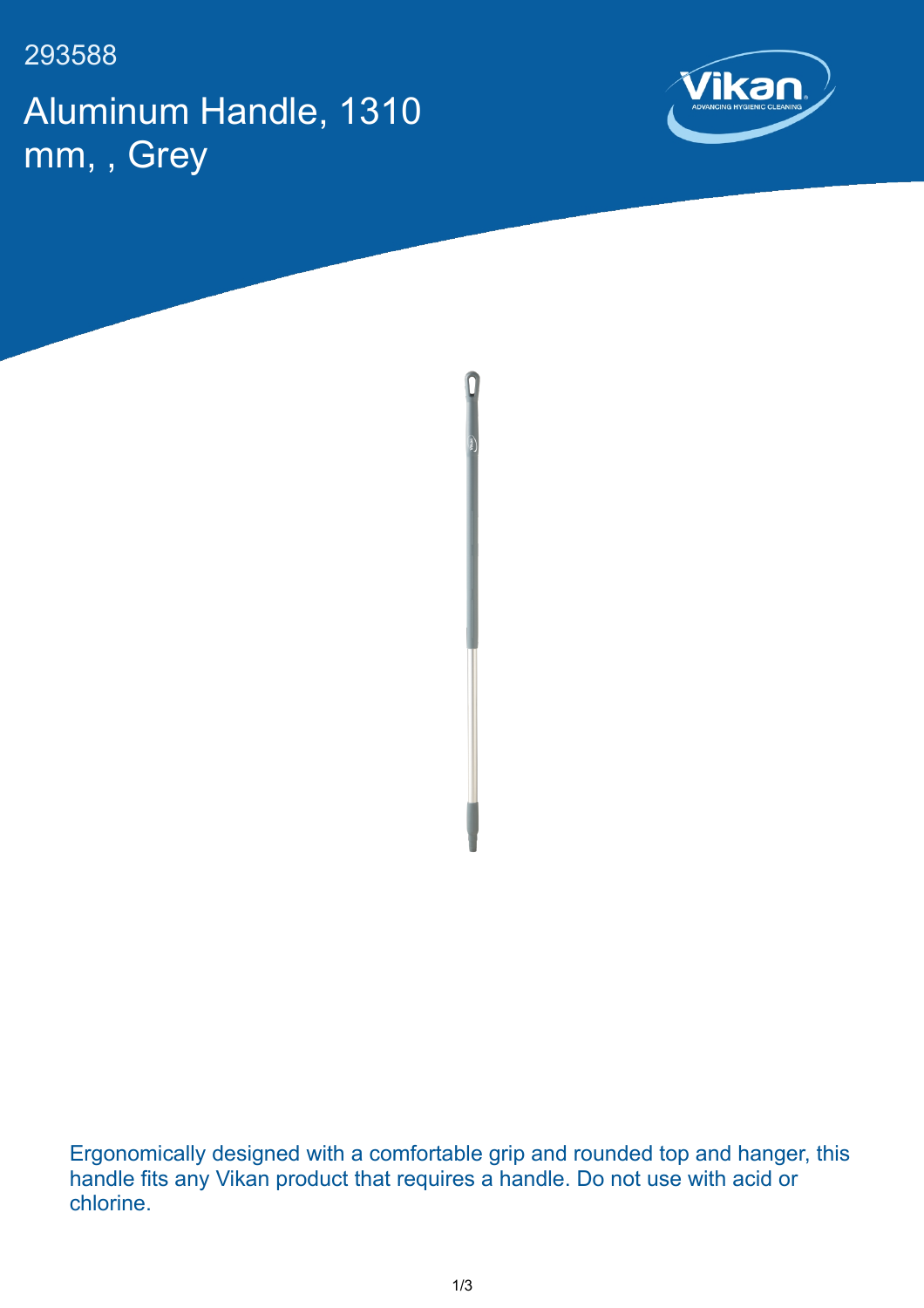## **Technical Data**

| <b>Item Number</b>                                                                        | 293588                                     |
|-------------------------------------------------------------------------------------------|--------------------------------------------|
| <b>Material</b>                                                                           | <b>Anodised Aluminium</b><br>Polypropylene |
| Complies with (EC) 1935/2004 on food contact materials <sup>1</sup>                       | Yes                                        |
| Produced according to EU Regulation 2023/2006/EC of Good<br><b>Manufacturing Practice</b> | Yes                                        |
| <b>FDA compliant raw material (CFR 21)</b>                                                | Yes                                        |
| Complies with UK 2019 No. 704 on food contact materials                                   | <b>Yes</b>                                 |
| Meets the REACH Regulation (EC) No. 1907/2006                                             | Yes                                        |
| <b>California Proposition 65 Compliant</b>                                                | Yes                                        |
| Use of phthalates and bisphenol A                                                         | <b>No</b>                                  |
| <b>Is Halal and Kosher compliant</b>                                                      | Yes                                        |
| <b>Design Registration No.</b>                                                            | DE 401033756.8                             |
| <b>Box Quantity</b>                                                                       | 10 Pcs.                                    |
| Quantity per Pallet (80 x 120 x 200 cm)                                                   | <b>960 Pcs</b>                             |
| <b>Quantity Per Layer (Pallet)</b>                                                        | 40 Pcs.                                    |
| <b>Box Length</b>                                                                         | 1345 mm                                    |
| <b>Box Width</b>                                                                          | 190 mm                                     |
| <b>Box Height</b>                                                                         | 80 mm                                      |
| <b>Product Diameter</b>                                                                   | <b>31 mm</b>                               |
| Length                                                                                    | 1310 mm                                    |
| <b>Width</b>                                                                              | 31 mm                                      |
| <b>Height</b>                                                                             | <b>31 mm</b>                               |
| <b>Net Weight</b>                                                                         | 0.49 kg                                    |
| <b>Weight cardboard</b>                                                                   | $0.03$ kg                                  |
| <b>Tare total</b>                                                                         | $0.03$ kg                                  |
| <b>Gross Weight</b>                                                                       | $0.52$ kg                                  |
| <b>Cubik metre</b>                                                                        | 0.001259 M3                                |
| <b>Recommended sterilisation temperature (Autoclave)</b>                                  | 121 °C                                     |
| <b>Max. cleaning temperature (Dishwasher)</b>                                             | 93 °C                                      |
| Max usage temperature (food contact)                                                      | 100 °C                                     |
| Max usage temperature (non food contact)                                                  | 100 °C                                     |
| Min. usage temperature <sup>3</sup>                                                       | $-20 °C$                                   |
| <b>Max. drying temperature</b>                                                            | 100 °C                                     |
| Min. pH-value in usage concentration                                                      | $2$ pH                                     |
| <b>Max. pH-value in Usage Concentration</b>                                               | 8 pH                                       |
| <b>Gtin-13 Number</b>                                                                     | 5705022013711                              |